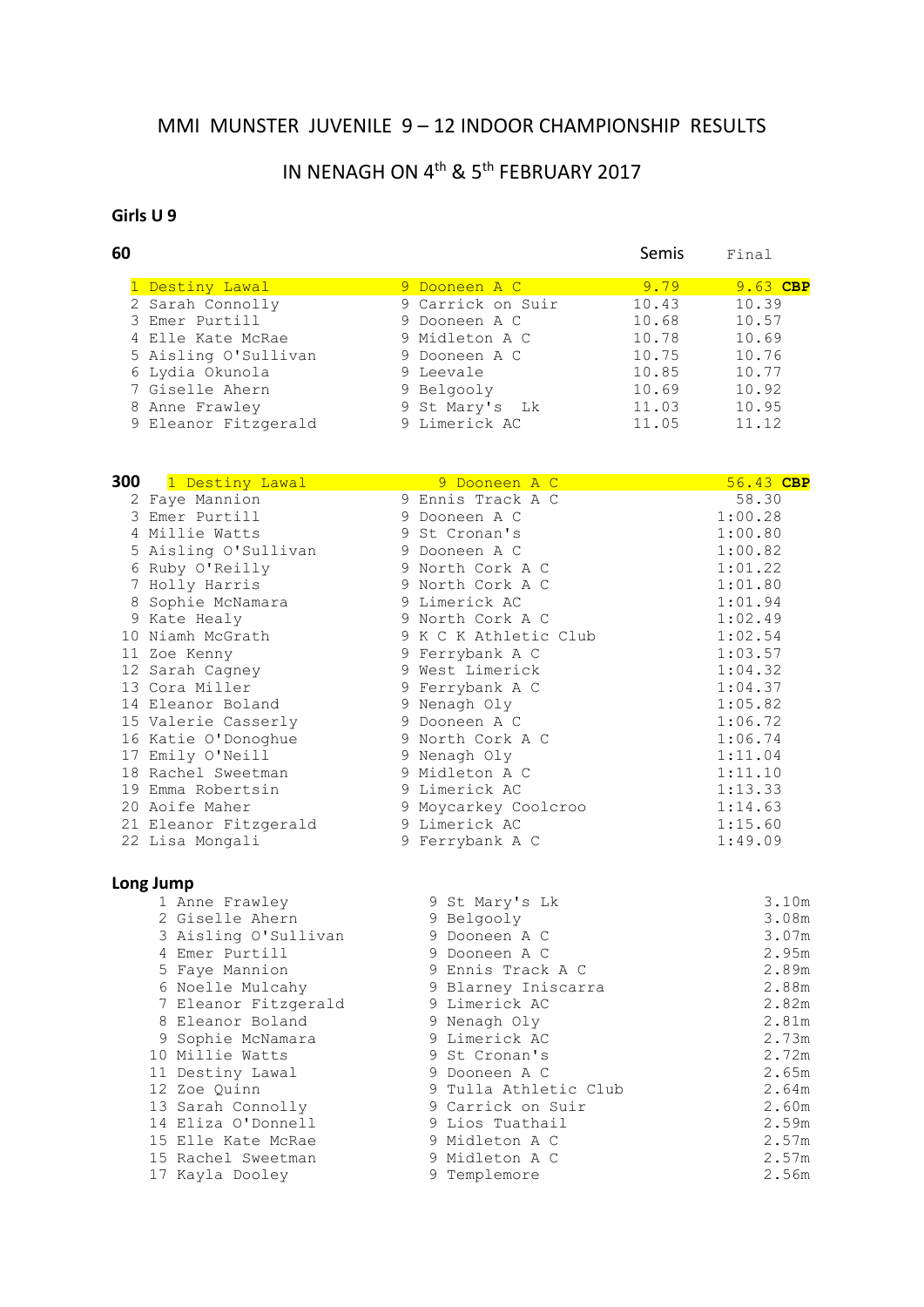| 18 Lucy Swinburne   | 9 Belgooly         | 2.40m  |
|---------------------|--------------------|--------|
| 19 Emma Robertsin   | 9 Limerick AC      | 2.31m  |
| 20 Keelin Swinburne | 9 Belgooly         | 2.30m  |
| 21 Riona Hogan      | 9 Fanahan McSweene | 2.29m  |
| 22 Siun Henchy      | 9 Belgooly         | 2.28m  |
| 23 Orla Mellett     | 9 Dooneen A C      | 2.23m  |
| 24 Lily Gallagher   | 9 Ferrybank A C    | 2.20m  |
| 25 Saorlaith Mernin | 9 Finisk Valley    | 2.17m  |
| 26 Lydia Okunola    | 9 Leevale          | 2.10m  |
| 27 Anna Greenslade  | 9 Limerick AC      | 2.01m  |
| 28 Niamh McCarthy   | 9 Borrisokane      | 1.99m  |
| 29 Moya Yelverton   | 9 Limerick AC      | x1.94m |
| 30 Emily O'Neill    | 9 Nenagh Oly       | 1.78m  |
| 31 Cora Miller      | 9 Ferrybank A C    | 1.65m  |
| 32 Hannah Doyle     | 9 Fanahan McSweene | 1.50m  |

#### **Girls U 10**

| 60 |                        |                      | Semis | Finals |
|----|------------------------|----------------------|-------|--------|
|    | 1 Maeve Purtill        | 10 Dooneen A C       | 9.55  | 9.54   |
|    | 2 Ali Dromey           | 10 Belgooly          | 9.96  | 9.66   |
|    | 3 Amy O'Connor         | 10 Lios Tuathail     | 10.05 | 9.95   |
|    | 4 Ava Flavin           | 10 Finisk Valley     | 10.08 | 9.99   |
|    | 5 Siun Mernin          | 10 Finisk Valley     | 10.15 | 10.02  |
|    | 6 Ava Hanley           | 10 Belgooly          | 10.19 | 10.05  |
|    | 7 Ellis McHugh         | 10 Ferrybank A C     | 10.17 | 10.06  |
|    | 8 Sophie Benzley Punch | 10 Blarney Iniscarra | 10.24 | 10.30  |
|    | 9 Sarah Nzamukun       | 10 Marian            | 10.07 | 10.33  |

#### **500**

| 1 Maeve Purtill            | 10 Dooneen A C      | 1:39.86 CBP |
|----------------------------|---------------------|-------------|
| 2 Rosie Hickey             | 10 Limerick AC      | 1:45.28     |
| 3 Roisin McManus           | 10 Midleton A C     | 1:46.41     |
| 4 Orlaith Grimes           | 10 Limerick AC      | 1:47.25     |
| 5 Lauren Finnegan          | 10 Liscarroll       | 1:47.26     |
| 6 Caoilainn Ryan           | 10 North Cork A C   | 1:48.58     |
| 7 Emer Hennessy            | 10 Templemore       | 1:49.43     |
| 8 Ava Chandler             | 10 Cove             | 1:50.61     |
| 9 Zoe Tierney              | 10 Clonmel          | 1:51.77     |
| 10 Fiona Power             | 10 North Cork A C   | 1:53.34     |
| 11 Abby Yelverton          | 10 Limerick AC      | 1:53.50     |
| 12 Aimee Butler            | 10 Dooneen A C      | 1:53.65     |
| 13 Clodagh Barry           | 10 Bandon A C       | 1:53.73     |
| 14 Caoimhe Gray-Walsh      | 10 St Nicholas AC   | 1:55.10     |
| 15 Cassandra Abullo III    | 10 Waterford A C    | 1:55.30     |
| 16 Heather McCarthy        | 10 Dohney's A C     | 1:55.70     |
| 17 Jessica Ryan            | 10 Thurles Crokes   | 1:55.74     |
| 18 Sarah Finnegan          | 10 Liscarroll       | 1:56.81     |
| 19 Lilly Duffy             | 10 Nenagh Oly       | 1:57.12     |
| 20 Sarah Nzamukun          | 10 Marian           | 1:57.56     |
| 21 Ruth Nagle              | 10 St Cronan's      | 1:57.78     |
| 22 Kate Nevin              | 10 Templemore       | 1:57.98     |
| 23 Marysia Borkowska-Hogan | 10 North Cork A C   | 1:59.07     |
| 24 Eimile Browne           | 10 North Cork A C   | 2:00.30     |
| 25 Dilly Barry Twohiq      | 10 Togher           | 2:00.71     |
| 26 Hannah Egan             | 10 Fanahan McSweene | 2:01.78     |
| 27 Aideen Reidy            | 10 St Mary's Lk     | 2:06.78     |
| 28 Anna Buckley            | 10 Emerald          | 2:08.07     |
| 29 Sadhbh Forde            | 10 Togher           | 2:11.46     |
| 30 Marylou Keena           | 10 Waterford A C    | 2:18.47     |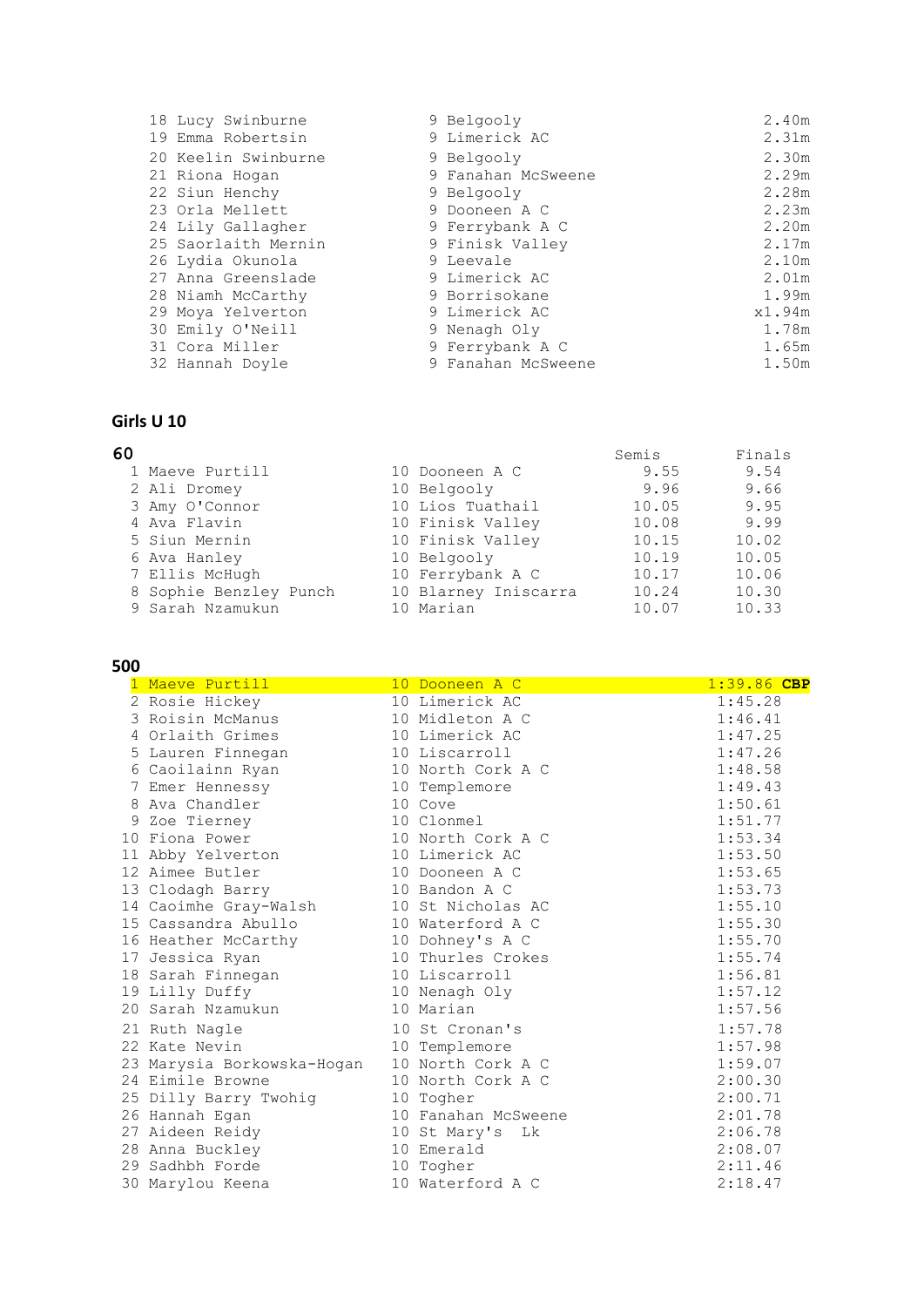31 Ella Butler 10 Liscarroll 2:20.67

**Long Jump**

| յ Jump                                      |                                       |                |
|---------------------------------------------|---------------------------------------|----------------|
| 1 Rosie Hickey                              | 10 Limerick AC                        | 3.24m          |
| 2 Ava Hanley                                | 10 Belgooly                           | 3.23m          |
| 3 Anna Paxman                               | 10 Nenagh Oly                         | 3.19m          |
| 4 Abby Yelverton                            | 10 Limerick AC                        | 3.18m          |
| 5 Sarah Nzamukun                            | 10 Marian                             | 3.16m          |
| 6 Ali Dromey                                | 10 Belgooly                           | 3.14m          |
| 7 Faye O'Riordan                            | 10 Carrig na Bhfear                   | 3.12m          |
| 8 Orlaith Grimes                            | 10 Limerick AC                        | 3.04m          |
| 9 Lauren Dinan                              | 10 Leevale                            | 3.00m          |
| 10 Ellis McHugh                             | 10 Ferrybank A C                      | 2.97m          |
| 11 Sarah Finnegan                           | 10 Liscarroll                         | 2.96m          |
| 12 Evie Quinn                               | 10 Tulla Athletic Club                | 2.95m          |
| 13 Cassandra Abullo                         | 10 Waterford A C                      | 2.94m          |
| 14 Meabh Corkery                            | 10 Midleton A C                       | 2.92m          |
| 15 Amy O'Connor                             | 10 Lios Tuathail                      | 2.91m          |
| 15 Orla McCallum                            | 10 Fanahan McSweene                   | 2.91m          |
| 17 Susanne Healy Bird 10 Belgooly           |                                       | 2.90m          |
| 18 Lauren Finnegan                          | 10 Liscarroll                         | 2.88m          |
| 19 Lily Anne O'Meara                        | 10 Roscrea                            | 2.84m          |
| 20 Rebecca Kavanagh                         | 10 Templemore                         | 2.81m          |
| 20 Tally Collins                            | 10 Lios Tuathail                      | 2.81m          |
| 22 Ivana O'Carroll                          | 10 Dooneen A C                        | 2.79m          |
| 23 Ella Dinan                               | 10 Leevale                            | 2.75m          |
| 23 Grace Murphy                             | 10 Templemore                         | 2.75m          |
| 25 Tara Kekville                            | 10 Leevale                            | 2.74m          |
| 26 Ruth Nagle                               | 10 St Cronan's                        | 2.73m          |
| 27 Kate Nevin                               | 10 Templemore                         | 2.71m          |
| 28 Autumn Devereux                          | 10 Youghal                            | 2.70m          |
| 29 Evie Breen                               | 10 Ferrybank A C                      | 2.69m          |
| 30 Daisy O'Keeffe                           | 10 Clonmel                            | 2.67m          |
| 31 Hannah Carmody                           | 10 Ferrybank A C                      | 2.65m          |
| 32 Erin O'Keeffe                            | 10 Clonmel                            | 2.64m          |
| 33 Lily Grey                                | 10 Belgooly                           | 2.61m          |
| 34 Emer Hennessy                            | 10 Templemore                         | 2.59m          |
| 35 Ciara Bambury                            | 10 Belgooly                           | 2.55m          |
| 36 Olivia Sisk                              | 10 Fanahan McSweene                   | 2.53m          |
| 37 Anna Buckley                             | 10 Emerald                            | 2.49m          |
| 38 Meabh O'Connor                           | 10 An Riocht A C                      | 2.46m          |
| 39 Kate O'Callaghan                         | 10 Riverstick Kinsale                 | 2.43m          |
| 39 Mya Steele                               | 10 Roscrea                            | 2.43m          |
| 39 Aimee Butler                             | 10 Dooneen A C                        | 2.43m          |
| 42 Holly Boyle                              | 10 Lios Tuathail                      | 2.39m          |
| 43 Katie Walsh                              | 10 Lios Tuathail                      | 2.32m          |
| 44 Sadbh Connolly                           | 10 Nenagh Oly                         | 2.25m          |
| 44 Aisling McHugo                           | 10 Limerick AC                        | 2.25m          |
| 46 Eimer Ryan                               | 10 Dooneen A C                        | 2.14m          |
| 47 Ella Butler                              | 10 Liscarroll                         | 2.10m          |
| 47 Sophie Benzley Punch<br>19 Emma Delahunt | 10 Blarney Iniscarra<br>10 Liscarroll | 2.10m<br>2.08m |
| 50 Niamh Madden                             | 10 Borrisokane                        |                |
| 51 Aoibhinn O'Reilly                        | 10 Liscarroll                         | 1.79m<br>1.60m |
|                                             |                                       |                |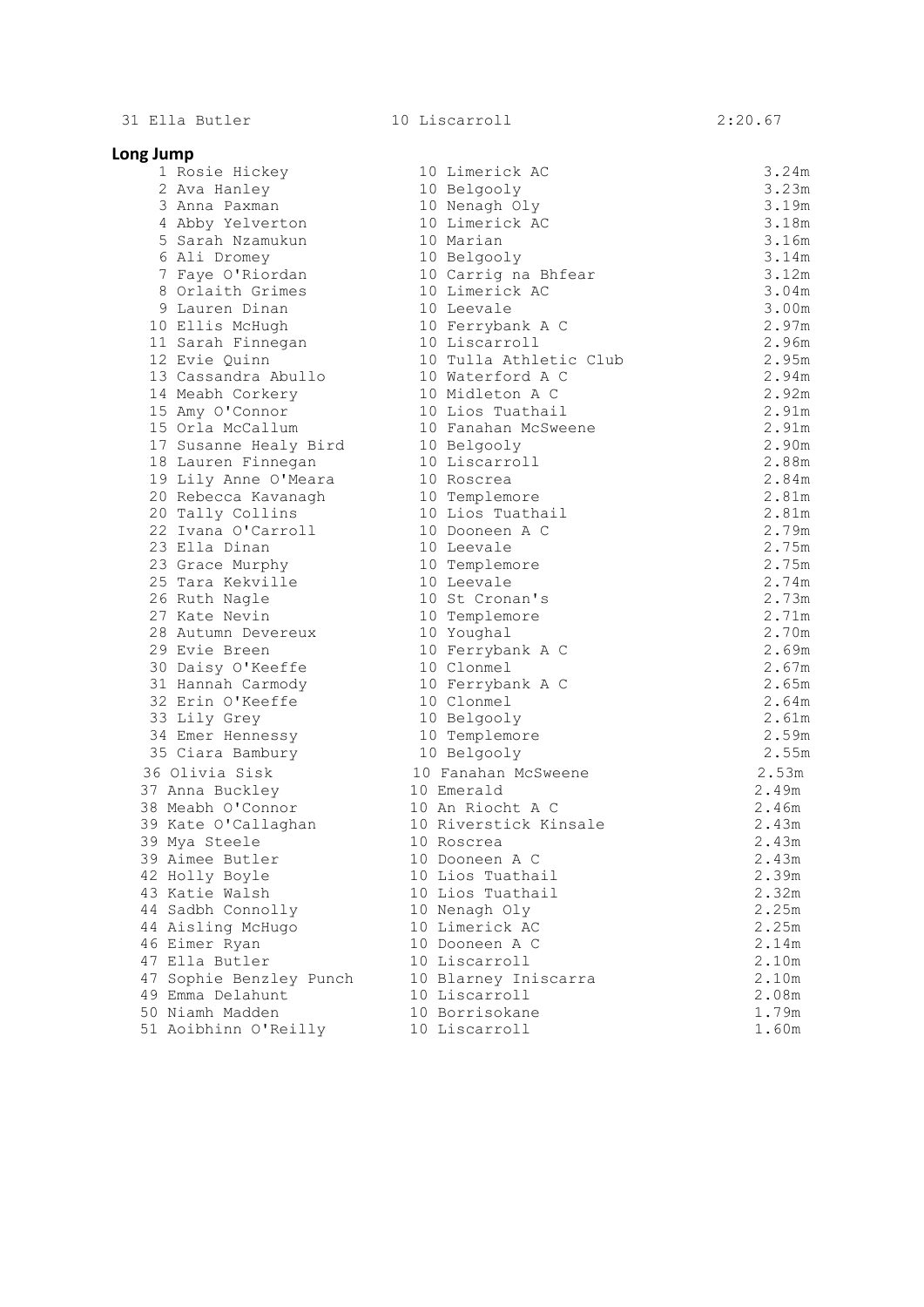#### **Girls U 11**

| 60 |                      |                    | Semis | Finals |
|----|----------------------|--------------------|-------|--------|
|    | 1 Mirabel Emenike    | 11 Marian          | 9.35  | 9.14   |
|    | 2 Petra Iqwe         | 11 Ferrybank A C   | 9.30  | 9.20   |
|    | 3 Orla O'Shaughnessy | 11 Dooneen A C     | 9.32  | 9.35   |
|    | 3 Maeve Healion      | 11 Templemore      | 9.48  | 9.35   |
|    | 5 Mai McKenna        | 11 Dooneen A C     | 9.40  | 9.39   |
|    | 6 Lucy O'Connor      | 11 Tralee Harriers | 9.47  | 9.45   |
|    | 7 Amy McCarthy       | 11 Nenagh Oly      | 9.50  | 9.52   |
|    | 8 Abigail Ross       | 11 Emerald         | 9.76  | 9.84   |
|    | 9 Simone Looney      | 11 Leevale         | 9.75  | 9.90   |

**600** 1 Orla O'Shaughnessy 11 Dooneen A C 1:59.56 2 Sarah Abullo 11 Waterford A C 2:02.51 3 Mai McKenna 11 Dooneen A C 2:02.66 4 Simone Looney 11 Leevale 2:03.83 5 Gemma Galvin 11 St. Marys Clare 2:04.72 6 Ella Fogarty 11 Templemore 2:06.39 7 Ciara Flaherty 11 Limerick AC 2:06.50 8 Aoife Grimes 11 Limerick AC 2:07.51 9 Sophie Coughlan 11 Moycarkey Coolcroo 2:07.98 10 Aoife Callan 11 Bandon A C 2:08.71 11 Kealon Collins 11 Dooneen A C 2:09.34 12 Rebecca Walsh 11 K C K Athletic Club 2:10.10 13 Eimear O'Donovan 11 North Cork A C 2:10.18 14 Rosie Gavan 11 Limerick AC 2:11.24 15 Abigail O'Regan 11 Carrick on Suir 2:11.69 16 Ruby Deegan 11 Dooneen A C 2:11.80 17 Vivienne O'Brien 11 Dooneen A C 2:13.33 18 Tori Deasy 11 Ennis Track A C 2:15.24 19 Sinead Walsh 11 North Cork A C 2:16.30 20 Jane Corcoran 11 Moycarkey Coolcroo 2:16.59 21 Rosemary Alamu 11 Midleton A C 2:20.89 22 Abigail Ross 11 Emerald 2:21.58 23 Juliette Ferte 11 Limerick AC 2:22.32 24 Emma Corcoran 11 Moycarkey Coolcroo 2:22.39 25 Olivia McCarthy 11 Limerick AC 2:23.61 26 Orlaith Hickey 11 Dohney's A C 2:26.07 27 Lauren Franklin 11 Emerald 2:29.10 28 Emma Walsh 11 Carrick on Suir 2:29.16 29 Abbey Moynihan 11 Leevale 2:29.80 30 Lily Reid 11 Limerick AC 2:30.88 31 Katie Enright 11 Dooneen A C 2:31.91 32 Olivia Flynn 11 Liscarroll 2:41.68 33 Grace McCarthy 11 Limerick AC 2:44.29

|  | 1 Clara Miniter      | 11 St. Marys Clare     | 3.68m |
|--|----------------------|------------------------|-------|
|  | 2 Emma Walsh         | 11 Carrick on Suir     | 3.60m |
|  | 3 Orla O'Shaughnessy | 11 Dooneen A C         | 3.58m |
|  | 4 Ruby Swinburne     | 11 Belgooly            | 3.51m |
|  | 5 Sarah Abullo       | 11 Waterford A C       | 3.45m |
|  | 6 Lisa Nicholas      | 11 Tulla Athletic Club | 3.38m |
|  | 7 Ava Connolly       | 11 Carrick on Suir     | 3.37m |
|  | 8 Lucy O'Connor      | 11 Tralee Harriers     | 3.36m |
|  | 9 Amy McCarthy       | 11 Nenagh Oly          | 3.35m |
|  | 10 Emma Walsh        | 11 Leevale             | 3.33m |
|  | 11 Petra Iqwe        | 11 Ferrybank A C       | 3.31m |
|  |                      |                        |       |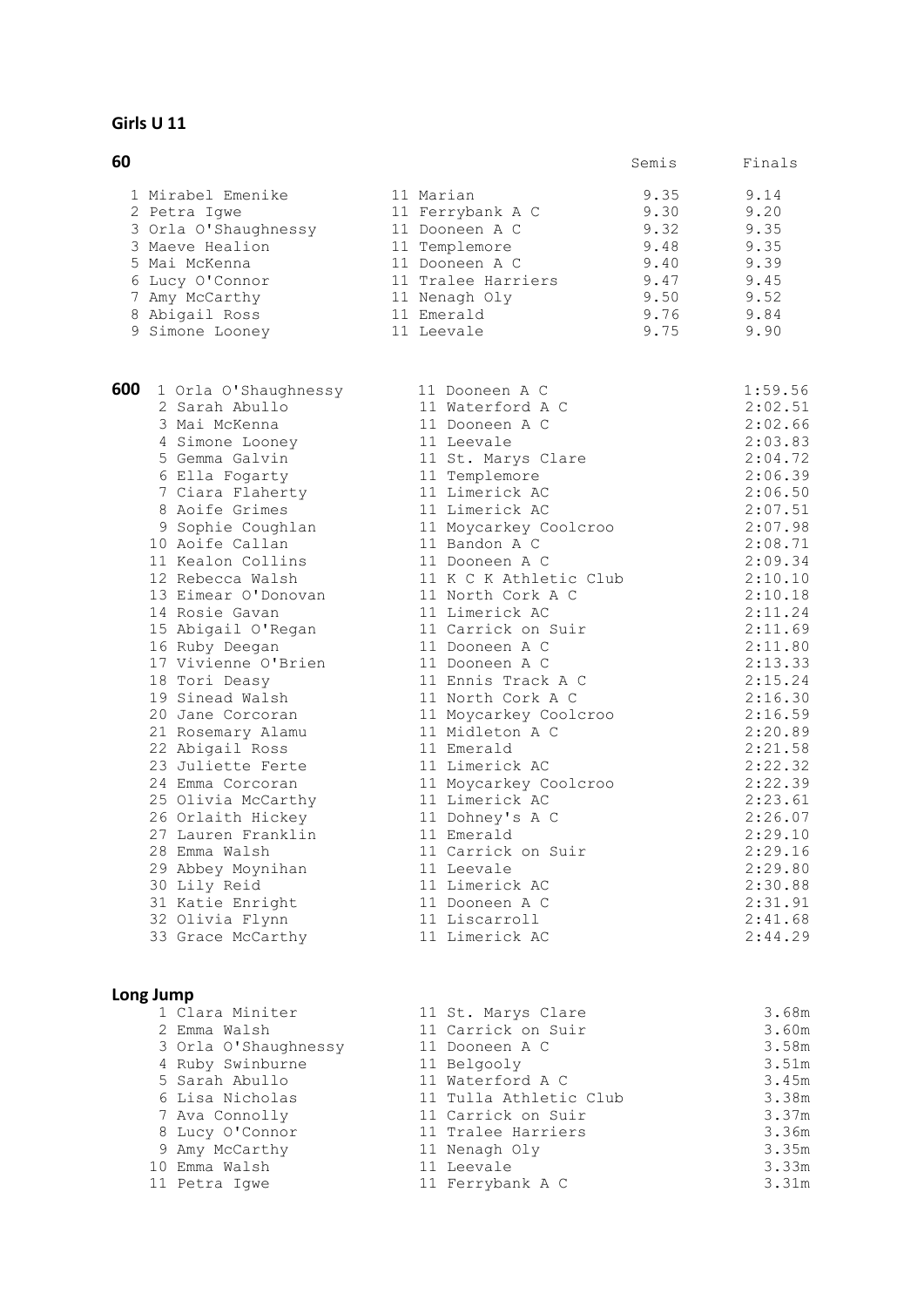| 12 Molly O'Riordan                 | 11 Lios Tuathail             | 3.30m          |
|------------------------------------|------------------------------|----------------|
| 13 Rosemary Alamu                  | 11 Midleton A C              | 3.29m          |
| 14 Lucy Greenslade                 | 11 Limerick AC               | 3.28m          |
| 14 Sally Murray                    | 11 Belgooly                  | 3.28m          |
| 16 Freya Wiegand                   | 11 Dooneen A C               | 3.25m          |
| 17 Ciara Frawley                   | 11 Ennis Track A C           | 3.11m          |
| 17 Aoife Grimes                    | 11 Limerick AC               | 3.11m          |
| 19 Marie Tritschler                | 11 Lios Tuathail             | 3.09m          |
| 19 Hannah O'Shaughnessy            | 11 Nenagh Oly                | 3.09m          |
| 21 Áine Power                      | 11 Carrick on Suir           | 3.05m          |
| 21 Ciara Flaherty                  | 11 Limerick AC               | 3.05m          |
| 23 Maeve Healion                   | 11 Templemore                | 2.99m          |
| 24 Emma Neylon                     | 11 Lios Tuathail             | 2.97m          |
| 25 Rosie Gavan                     | 11 Limerick AC               | 2.96m          |
| 25 Simone Looney                   | 11 Leevale                   | 2.96m          |
| 27 Maya Griffin                    | 11 Limerick AC               | 2.94m          |
| 28 Juliette Ferte                  | 11 Limerick AC               | 2.91m          |
| 29 Grainne Devitt                  | 11 Limerick AC               | 2.90m          |
| 29 Abbey Moynihan                  | 11 Leevale                   | 2.90m          |
| 29 Sarah Barry                     | 11 Leevale                   | 2.90m          |
| 32 Aoibheann Buckley               | 11 Lios Tuathail             | 2.84m          |
| 33 Grace O'Donnell                 | 11 Tralee Harriers           | 2.77m          |
| 33 Sophie Coughlan                 | 11 Moycarkey Coolcroo        | 2.77m          |
| 35 Lucy Mulgrew                    | 11 Tralee Harriers           | 2.69m          |
|                                    | 11 Ennis Track A C           | 2.65m          |
| 36 Amy Ryan                        |                              |                |
| 37 Olivia McCarthy                 | 11 Limerick AC               | 2.63m          |
| 38 Lily Reid                       | 11 Limerick AC               | 2.60m          |
| 39 Sophie Mulcahy                  | 11 Blarney Iniscarra         | 2.58m          |
| 40 Ella Fogarty                    | 11 Templemore                | 2.57m          |
| 41 Esther Olaye                    | 11 Ennis Track A C           | 2.48m          |
| 42 Sophie O'Neill                  | 11 Nenagh Oly                | 2.42m          |
| 43 Eimear Buckley                  | 11 Lios Tuathail             | 2.38m          |
| 44 Isobel Gallagher                | 11 Ferrybank A C             | 2.35m          |
| 45 Ellie Hogan                     | 11 Emerald                   | 2.14m          |
| 45 Clara Sievewright               | 11 Belgooly                  | 2.14m          |
| 47 Maisie McRae                    | 11 Midleton A C              | 2.04m          |
| 48 Ella Morrissey                  | 11 Ferrybank A C             | 1.99m          |
| 49 Rhiana Vorchykhina              | 11 Ferrybank A C             | 1.95m          |
| 50 Aoife Bambury<br>51 Kate Cremin | 11 Belgooly<br>11 Liscarroll | 1.91m<br>1.58m |

#### **Shot Putt**

| 1 Sarah Abullo   | 11 Waterford A C   | $6.31m$ CBP |
|------------------|--------------------|-------------|
| 2 Rosemary Alamu | 11 Midleton A C    | 5.70m       |
| 3 Aoife Callan   | 11 Bandon A C      | 5.43m       |
| 4 Clara Miniter  | 11 St. Marys Clare | 5.30m       |
| 5 Abbey Moynihan | 11 Leevale         | 4.88m       |
| 6 Abigail Ross   | 11 Emerald         | 3.95m       |
|                  |                    |             |

#### **Girls U 12**

| 60 |                 |                 | Semis | Finals |
|----|-----------------|-----------------|-------|--------|
|    | 1 Hannah Falvey | 12 Belgooly     | 8.68  | 8.68   |
|    | 2 Kate Foley    | 12 St Mary's Lk | 8.93  | 8.86   |
|    | 3 Leagh Moloney | 12 Dooneen A C  | 9.01  | 8.89   |
|    | 4 Fatimo Amusa  | 12 Leevale      |       | 9.01   |
|    | 5 Angel Alfred  | 12 Dooneen A C  | 9.15  | 9.03   |
|    | 6 Laura Sheehy  | 12 Bandon A C   | 9.13  | 9.04   |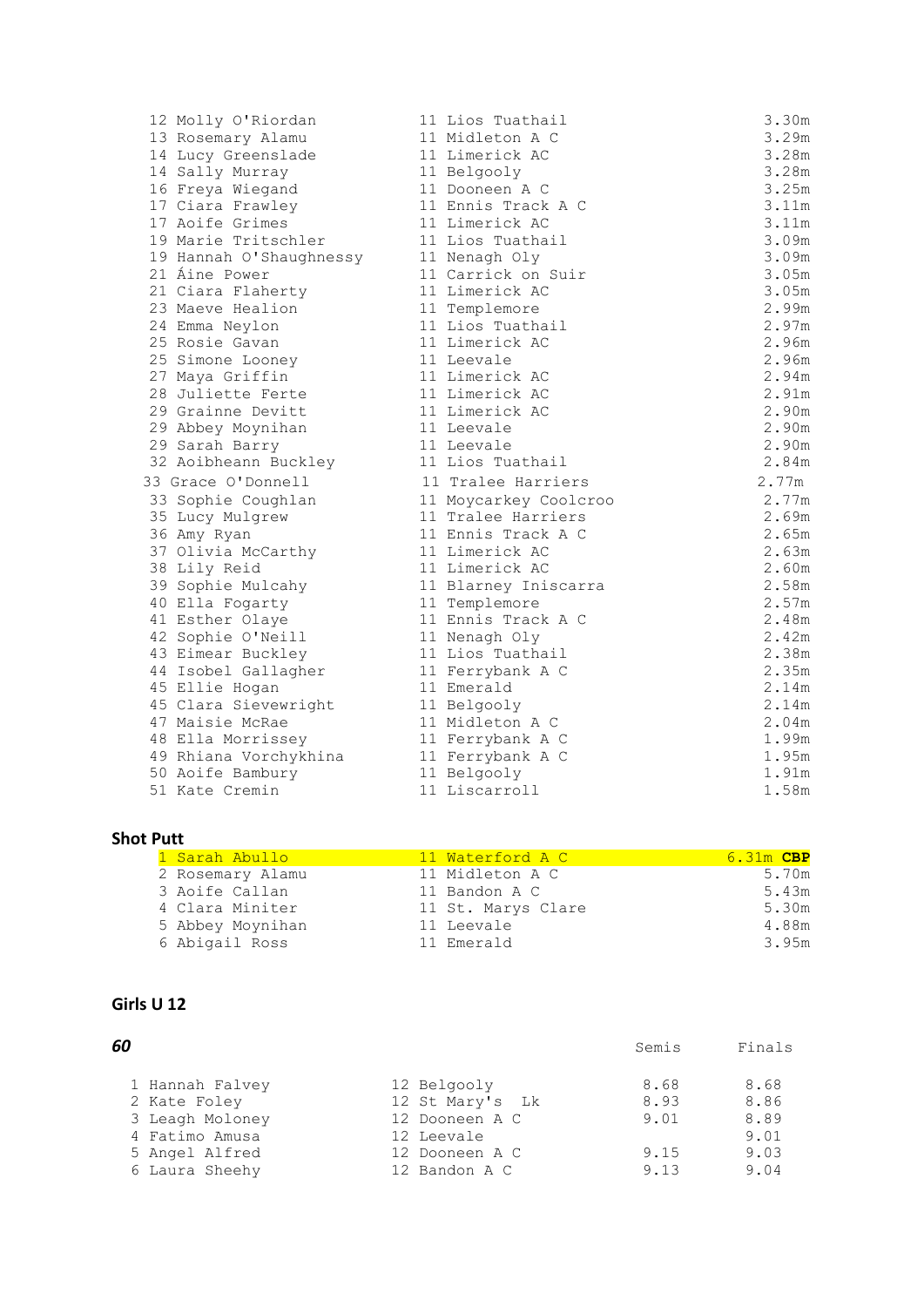|     | 7 Emily Davidson       | 12 Templemore          | 9.42 | 9.21    |
|-----|------------------------|------------------------|------|---------|
|     | 8 Aislinn Henchy       | 12 Belgooly            | 9.42 | 9.44    |
|     | 9 Eireann Barrett      | 12 Youghal             |      | 9.81    |
|     | 10 Niamh Hayes         | 12 Templemore          | 9.76 | 9.85    |
| 600 |                        |                        |      |         |
|     | 1 Holly O'Boyle        | 12 Marian              |      | 1:55.29 |
|     | 2 Kate Foley           | 12 St Mary's Lk        |      | 1:56.28 |
|     | 3 Amy McCarthy         | 12 Bandon A C          |      | 1:57.44 |
|     | 4 Fatimo Amusa         | 12 Leevale             |      | 1:59.20 |
|     | 5 Ava Fitzgerald       | 12 Carrig na Bhfear    |      | 1:59.24 |
|     | 6 Kathryn Ryan         | 12 Killarney Valley    |      | 2:02.99 |
|     | 7 Mollie Pike          | 12 Ennis Track A C     |      | 2:03.20 |
|     | 8 Ceola Bergin         | 12 Templemore          |      | 2:03.38 |
|     | 9 Anna Campbell        | 12 Dooneen A C         |      | 2:04.78 |
|     | 10 Zoe Conway          | 12 Belgooly            |      | 2:06.26 |
|     | 11 Niamh Hayes         | 12 Templemore          |      | 2:08.01 |
|     | 12 Rachel O'Connor     | 12 Dooneen A C         |      | 2:08.77 |
|     | 13 Molly Creedon       | 12 St Mary's Lk        |      | 2:10.31 |
|     | 14 Sorcha Kilgannon    | 12 Youghal             |      | 2:10.85 |
|     | 15 Karis Dillon        | 12 Dooneen A C         |      | 2:11.32 |
|     | 16 Poppi Devereaux     | 12 Youghal             |      | 2:11.52 |
|     | 17 Rachael Shannon     | 12 Limerick AC         |      | 2:12.15 |
|     |                        | 11 Ennis Track A C     |      |         |
|     | 18 Nicole Keane        |                        |      | 2:12.24 |
|     | 19 Hannah Ryan         | 12 Killarney Valley    |      | 2:12.62 |
|     | 20 Cailainn Richardson | 12 Tralee Harriers     |      | 2:13.58 |
|     | 21 Roisin O'Brien      | 12 Dooneen A C         |      | 2:14.54 |
|     | 22 Mia Casey           | 12 Ferrybank A C       |      | 2:15.42 |
|     | 23 Isabelle Kenny      | 12 Ferrybank A C       |      | 2:15.74 |
|     | 24 Eimear Heafey       | 12 Clonmel             |      | 2:15.80 |
|     | 25 Roisin Duffy        | 12 Nenagh Oly          |      | 2:16.42 |
|     | 26 Aoibheann Fogarty   | 12 Moycarkey Coolcroo  |      | 2:17.37 |
|     | 27 Abby Robertson      | 12 Limerick AC         |      | 2:19.79 |
|     | 28 Ciara Ryan          | 12 Newport             |      | 2:20.80 |
|     | 29 Alice Joy O'Regan   | 12 Sunhill Harriers    |      | 2:22.56 |
|     | 30 Hannah McGrath      | 12 K C K Athletic Club |      | 2:24.72 |
|     | 31 Orlaith O'Sullivan  | 12 Liscarroll          |      | 2:28.88 |
|     | 32 Eva Casserly        | 12 Dooneen A C         |      | 2:31.77 |
|     |                        |                        |      |         |
|     | Long Jump              |                        |      |         |
|     | 1 Hannah Falvey        | 12 Belgooly            |      | 4.35m   |
|     | 2 Lucy Fitzgerald      | 12 Tipp Town           |      | 3.90m   |
|     | 3 Eireann Barrett      | 12 Youghal             |      | 3.89m   |
|     | 4 Kate Foley           | 12 St Mary's<br>Lk     |      | 3.87m   |
|     | 5 Ceola Bergin         | 12 Templemore          |      | 3.85m   |
|     | 6 Yanna Leahy          | 12 Dooneen A C         |      | 3.77m   |
|     | 7 Poppi Devereaux      | 12 Youghal             |      | 3.73m   |
|     | 8 Angel Alfred         | 12 Dooneen A C         |      | 3.70m   |
|     | 9 Mia Griffin          | 12 Killarney Valley    |      | 3.54m   |
|     | 10 Fatimo Amusa        | 12 Leevale             |      | 3.47m   |
|     | 10 Rachel O'Connor     | 12 Dooneen A C         |      | 3.47m   |
|     | 10 Holly O'Boyle       | 12 Marian              |      | 3.47m   |
|     | 13 Sorcha Kilgannon    | 12 Youghal             |      | 3.46m   |
|     | 13 Christine Percy     | 12 Nenagh Oly          |      | 3.46m   |
|     | 15 Laura Sheehy        | 12 Bandon A C          |      | 3.45m   |
|     | 16 Rachel O'Mahoney    | 12 Tralee Harriers     |      | 3.36m   |
|     | 17 Lucie Healy         | 12 Leevale             |      | 3.29m   |
|     | 18 Orna Grace O'Connor | 12 Liscarroll          |      | 3.25m   |
|     | 19 Emily Davidson      | 12 Templemore          |      | 3.22m   |
|     | 20 Ella Brussels       | 12 Templemore          |      | 3.20m   |
|     | 21 Annabelle Walsh     | 12 Ferrybank A C       |      | 3.18m   |
|     |                        | 12 Ferrybank A C       |      | 3.10m   |
|     | 22 Mia Casey           | 12 Fanahan McSweene    |      | 3.09m   |
|     | 23 Farah Hogan         |                        |      |         |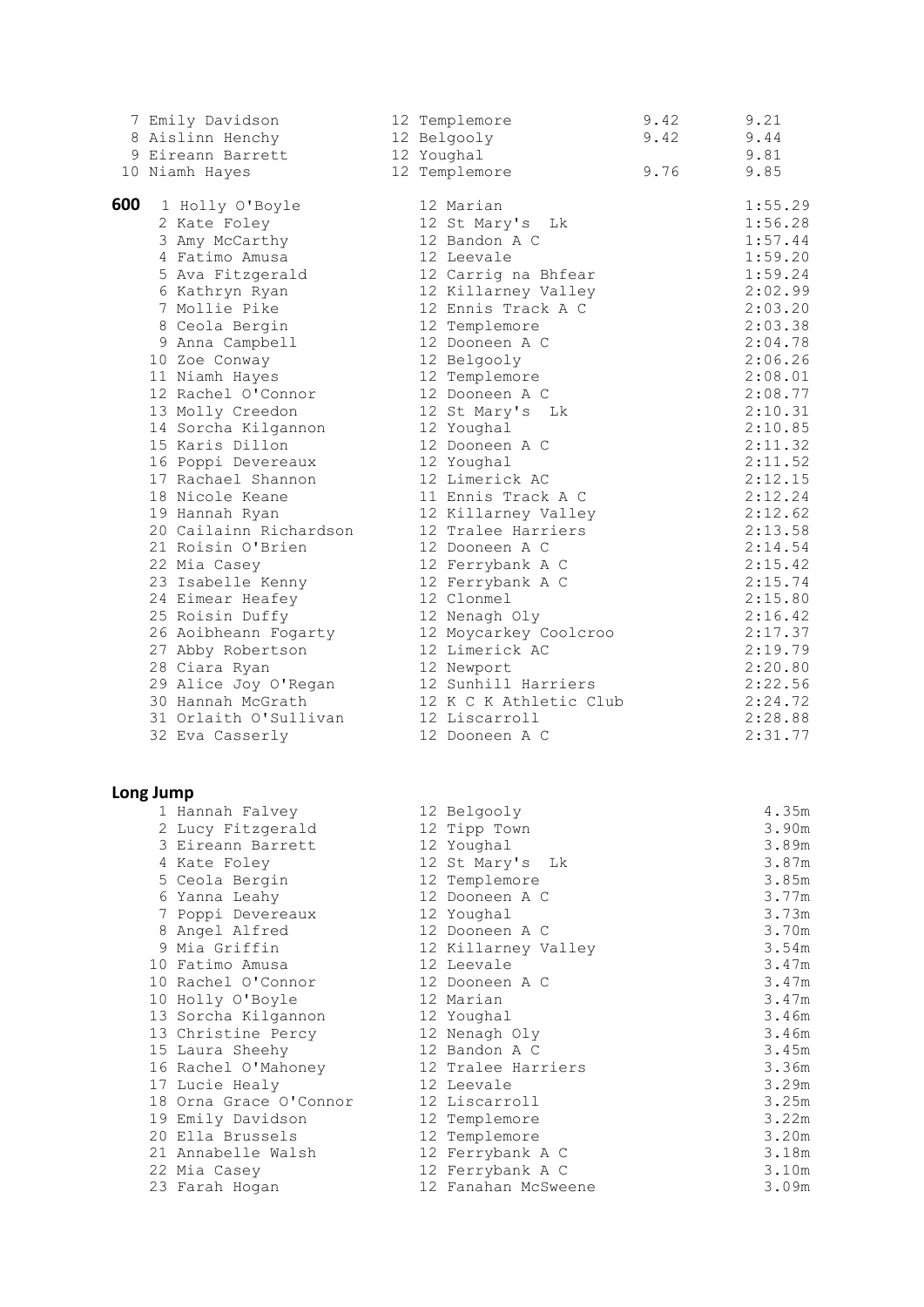| 24 Sorcha Casey       | 12 Tralee Harriers     | 3.08m |
|-----------------------|------------------------|-------|
| 25 Sarah O'Sullivan   | 12 Dooneen A C         | 3.06m |
| 26 Maeve Fleming      | 12 Leevale             | 3.03m |
| 26 Rachel Mulgrew     | 12 Tralee Harriers     | 3.03m |
| 28 Anna Mellett       | 12 Dooneen A C         | 3.02m |
| 29 Abby Robertson     | 12 Limerick AC         | 2.96m |
| 30 Hannah McGrath     | 12 K C K Athletic Club | 2.95m |
| 30 Lisa O'Connor      | 12 Templemore          | 2.95m |
| 32 Briana Onoh        | 12 Leevale             | 2.94m |
| 33 Abbie Dorney       | 12 Belgooly            | 2.92m |
| 34 Megan Barry        | 12 St Cronan's         | 2.89m |
| 35 Orlaith O'Sullivan | 12 Leevale             | 2.81m |
| 36 Ellen Doherty      | 12 Belgooly            | 2.80m |
| 37 Fia Flynn Hurley   | 12 Blarney Iniscarra   | 2.70m |
| 37 Mollie Pike        | 12 Ennis Track A C     | 2.70m |
| 39 Emma Gillen        | 12 Limerick AC         | 2.67m |
| 40 Eadaoin Tomey      | 12 Fanahan McSweene    | 2.66m |
| 41 Molly Kearney      | 12 Ferrybank A C       | 2.64m |
| 42 Lucy O'Donnell     | 12 Tralee Harriers     | 2.46m |
| <b>Shot Putt</b>      |                        |       |
| 1 Ceola Bergin        | 12 Templemore          | 7.98m |
| 2 Danielle O'Riordan  | 12 Gneeveguilla A C    | 6.82m |
| 3 Rachel Harney       | 12 Carrick on Suir     | 6.51m |
| 4 Yanna Leahy         | 12 Dooneen A C         | 6.45m |
| 5 Poppi Devereaux     | 12 Youghal             | 6.25m |
| 5 Sarah O'Sullivan    | 12 Dooneen A C         | 6.25m |
| 7 Fatimo Amusa        | 12 Leevale             | 5.79m |
| 8 Kate Foley          | 12 St Mary's Lk        | 5.55m |
| 9 Megan Barry         | 12 St Cronan's         | 5.32m |
| 10 Sorcha Kilgannon   | 12 Youghal             | 5.31m |
| 11 Alice Joy O'Regan  | 12 Sunhill Harriers    | 5.10m |
| 12 Christine Percy    | 12 Nenagh Oly          | 4.85m |
| 13 Leagh Moloney      | 12 Dooneen A C         | 4.82m |
| 14 Orlaith O'Sullivan | 12 Liscarroll          | 4.65m |
| 15 Ava Fitzgerald     | 12 Carrig na Bhfear    | 4.59m |
| 16 Eadaoin Tomey      | 12 Fanahan McSweene    | 4.49m |
| 17 Niamh Hayes        | 12 Templemore          | 4.46m |
| 18 Ella Deasy         | 12 Ennis Track A C     | 4.38m |
| 19 Mollie Pike        | 12 Ennis Track A C     | 4.37m |
| 20 Grainne Callanan   | 12 Templemore          | 4.28m |
| 21 Amy Buckley        | 12 Riverstick Kinsale  | 4.25m |
| 22 Rachel O'Connor    | 12 Dooneen A C         | 4.23m |
| 23 Kate Buckley       | 12 Emerald             | 3.79m |
| High Jump             |                        |       |
|                       |                        |       |

# **High Jump**

| 1 Maeve Fleming       | 12 Leevale         | 1.35mCBP |
|-----------------------|--------------------|----------|
| 2 Briana Onoh         | 12 Leevale         | 1.35mCBP |
| 3 Hannah Falvey       | 12 Belgooly        | 1.32m    |
| 4 Leagh Moloney       | 12 Dooneen A C     | 1.29m    |
| 5 Holly O'Boyle       | 12 Marian          | 1.26m    |
| 6 Annabelle Walsh     | 12 Ferrybank A C   | 1.26m    |
| 7 Emily Davidson      | 12 Templemore      | 1.20m    |
| 7 Orna Grace O'Connor | 12 Liscarroll      | 1.20m    |
| 7 Eireann Barrett     | 12 Youghal         | 1.20m    |
| 7 Poppi Devereaux     | 12 Youghal         | 1.20m    |
| 11 Yanna Leahy        | 12 Dooneen A C     | 1.15m    |
| 11 Rachel O'Connor    | 12 Dooneen A C     | 1.15m    |
| 11 Sorcha Kilgannon   | 12 Youghal         | 1.15m    |
| 11 Abbie Dorney       | 12 Belgooly        | 1.15m    |
| 15 Okwu Backari       | 12 Leevale         | 1.10m    |
| 16 Kate Foley         | 12 St Mary's<br>Lk | 1.05m    |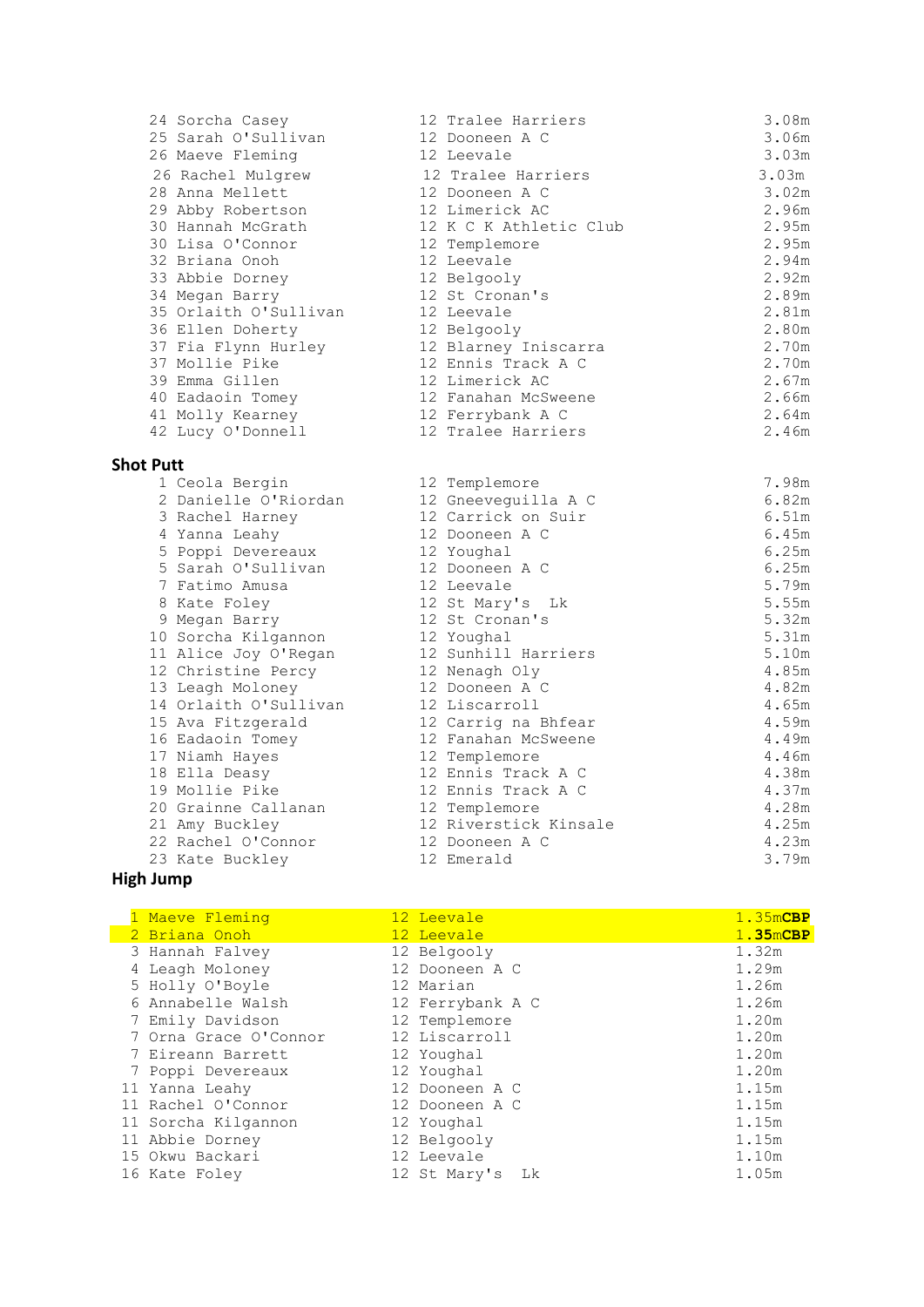| 16 Farah Hogan        | 12 Fanahan McSweene | 1.05m |
|-----------------------|---------------------|-------|
| 16 Orlaith O'Sullivan | 12 Liscarroll       | 1.05m |
| 16 Rachel O'Mahoney   | 12 Tralee Harriers  | 1.05m |
| 16 Eadaoin Tomey      | 12 Fanahan McSweene | 1.05m |
| 16 Grainne Callanan   | 12 Templemore       | 1.05m |
| 16 Christine Percy    | 12 Nenagh Oly       | 1.05m |
| 23 Ellen Doherty      | 12 Belgooly         | 1.00m |
|                       |                     |       |

# **Boys U 9**

#### **60** Semis Finals

| 1 Eddie Raicevic | 9 Finisk Valley   | 10.08 | 9.81  |
|------------------|-------------------|-------|-------|
| 2 Steve Reidy    | 9 Lios Tuathail   | 10.00 | 9.88  |
| 3 Jay O'Gorman   | 9 Carrick on Suir | 10.28 | 10.18 |
| 4 Orion Cala     | 9 Ferrybank A C   | 10.60 | 10.29 |
| 5 Colm Daly      | 9 St Cronan's     | 10.49 | 10.44 |
| 6 Tadhq Hassett  | 9 St Cronan's     | 10.68 | 10.51 |
| 7 Joshua Moroney | 9 Derg AC         | 10.58 | 10.52 |
| 8 Jimmy Corry    | 9 St. Marys Clare | 10.66 | 10.59 |
| 9 Eoin Soffe     | 9 St. Marys Clare | 10.53 | 10.83 |
|                  |                   |       |       |

#### **300**

| 300 |                       |                    |         |
|-----|-----------------------|--------------------|---------|
|     | 1 Eoin Soffe          | 9 St. Marys Clare  | 56.64   |
|     | 2 Joshua Moroney      | 9 Derg AC          | 58.21   |
|     | 3 Jimmy Corry         | 9 St. Marys Clare  | 58.81   |
|     | 4 Eanna Tucker        | 9 Nenagh Oly       | 58.87   |
|     | 5 Evan Ekoua          | 9 Dooneen A C      | 59.62   |
|     | 6 Tomas Kiely         | 9 North Cork A C   | 1:00.00 |
|     | 7 Harry Ferte         | 9 Limerick AC      | 1:01.01 |
|     | 8 Mark Smith          | 9 Dooneen A C      | 1:01.41 |
|     | 9 Orion Cala          | 9 Ferrybank A C    | 1:03.32 |
|     | 10 Callum Harrington  | 9 Leevale          | 1:04.89 |
|     | 11 Billy Looney       | 9 North Cork A C   | 1:05.34 |
|     | 12 Rua Flynn          | 9 Fanahan McSweene | 1:07.83 |
|     | 13 Thomas Scanlan     | 9 Finisk Valley    | 1:07.86 |
|     | 14 Jack O'Shaughnessy | 9 Limerick AC      | 1:09.00 |
|     | 15 Danny Shine        | 9 Limerick AC      | 1:10.42 |
|     | 16 John Butler        | 9 Liscarroll       | 1:10.81 |
|     | 17 Joe Reid           | 9 Limerick AC      | 1:16.13 |
|     | Long Jump             |                    |         |
|     | 1 Eddie Raicevic      | 9 Finisk Valley    | 3.33m   |
|     | 2 Colm Daly           | 9 St Cronan's      | 3.27m   |
|     | 3 Harry O'Donoghue    | 9 Marian           | 3.20m   |
|     | 4 Sean Murphy         | 9 Tralee Harriers  | 3.08m   |
|     | 5 Jimmy Corry         | 9 St. Marys Clare  | 2.93m   |
|     | 5 Jay O'Gorman        | 9 Carrick on Suir  | 2.93m   |
|     | 7 Tadhq Hassett       | 9 St Cronan's      | 2.91m   |
|     | 8 Odhran Buckley      | 9 Lios Tuathail    | 2.88m   |
|     | 8 Steve Reidy         | 9 Lios Tuathail    | 2.88m   |
|     | 10 Orion Cala         | 9 Ferrybank A C    | 2.82m   |
|     | 11 Eoin O'Shaughnessy | 9 Dooneen A C      | 2.77m   |
|     | 12 Eanna Tucker       | 9 Nenagh Oly       | 2.76m   |
|     | 13 Tadhq Bane         | 9 St Cronan's      | 2.74m   |
|     | 14 Ajay Barrett       | 9 Lios Tuathail    | 2.70m   |
|     | 15 Evan Ekoua         | 9 Dooneen A C      | 2.56m   |
|     | 16 Evan Ryan          | 9 Dooneen A C      | 2.54m   |
|     | 17 Fionn O'Sullivan   | 9 Liscarroll       | 2.45m   |
|     | 18 Michael Hickey     | 9 Limerick AC      | 2.37m   |
|     | 19 Ryan Roys          | 9 Emerald          | 2.30m   |
|     | 19 Joe Reid           | 9 Limerick AC      | 2.30m   |
|     | 21 Charlie Phillips   | 9 Clonmel          | 2.23m   |
|     | 22 Joseph McElligott  | 9 Lios Tuathail    | 2.21m   |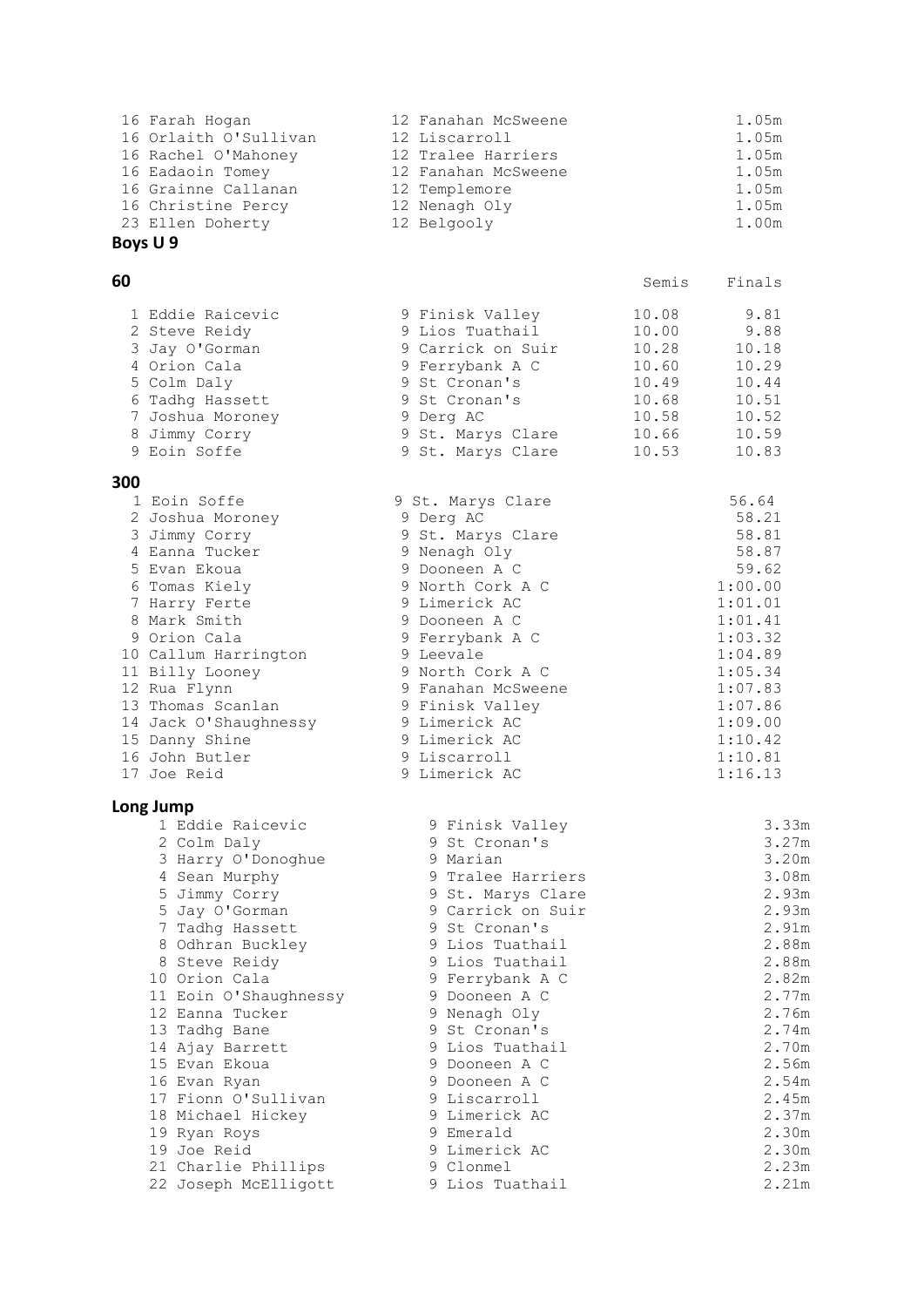| 23 Sam Gallahue   | 9 Nenagh Oly    | 2.06m |
|-------------------|-----------------|-------|
| 24 Hugh D'Arcy    | 9 Limerick AC   | 2.05m |
| 25 Harry Ferte    | 9 Limerick AC   | 2.04m |
| 26 Cathal McKenna | 9 Emerald       | 1.80m |
| 27 Odhran Barry   | 9 Lios Tuathail | 1.79m |
| 28 John Butler    | 9 Liscarroll    | 1.75m |
| 29 James Moriarty | 9 Limerick AC   | 1.69m |

# **Boys U 10**

#### **60** Semis Finals

| 1 Daniel Murphy     | 10 Leevale          | 9.28 | 9.16 |
|---------------------|---------------------|------|------|
| 2 Evan Crimmin      | 10 St Mary's Lk     | 9.27 | 9.29 |
| 3 Ryan Onoh         | 10 Leevale          | 9.50 | 9.50 |
| 4 Johnny Lynch      | 10 Limerick AC      | 9.78 | 9.60 |
| 5 Matt Leyden       | 10 Derg AC          | 9.62 | 9.61 |
| 6 Oladiti Mulhammad | 10 Ferrybank A C    | 9.75 | 9.71 |
| 7 Tadhq McKeogh     | 10 Derg AC          | 9.76 | 9.78 |
| 8 Dylan O'Callaghan | 10 Lios Tuathail    | 9.54 | 9.83 |
| 9 Jack Hanrahan     | 10 Fanahan McSweene | 9.81 | 9.88 |
| 10 Tom Murray       | 10 Belgooly         | 9.78 | 9.91 |

#### **500** Finals

| 1 Archie McNamara  | 10 Derg AC             | 1:34.70  |
|--------------------|------------------------|----------|
| 2 Fionn Phelan     | 10 Ferrybank A C       | 1:35.29  |
| 3 James Rochford   | 10 Ennis Track A C     | 1:37.75  |
| 4 Senan Devine     | 10 K C K Athletic Club | 1:39.17  |
| 5 Charlie Tobin    | 10 Newport             | 1:39.59  |
| 6 Evan Boland      | 10 Limerick AC         | 1:40.98  |
| 7 Daniel Barry     | 10 Moyglass            | 1:42.64  |
| 8 Enda Tormey      | 10 Derg AC             | 1:42.90  |
| 9 Ruairi Walsh     | 10 Nenagh Oly          | 1:43.13  |
| 10 Sam Croke       | 10 Carrick on Suir     | 1:43.71  |
| 11 Tom Walsh       | 10 Midleton A C        | 1:44.51  |
| 12 Sean Higgins    | 10 North Cork A C      | 1:45.09  |
| 13 Tom Arthur      | 10 Derg AC             | 1:45.73  |
| 14 Tom Murray      | 10 Belgooly            | 1:47.24  |
| 15 Liam Cregan     | 10 Leevale             | 1:47.28  |
| 16 Lachlan Heafey  | 10 Fanahan McSweene    | 1:47.73  |
| 17 Shane Hallihan  | 10 St Nicholas AC      | 1:48.24  |
| 18 Oran Doorley    | 10 Lios Tuathail       | 1:49.25  |
| 19 Eoin Looney     | 10 North Cork A C      | 1:50.68  |
| 20 Aodhán Tucker   | 10 Nenagh Oly          | 1:51.59  |
| 21 Dylan Bergin    | 10 Templemore          | 1:54.45  |
| 22 Daniel Byrne    | 10 Ferrybank A C       | 1:56.00  |
| 23 Oisin O'Brien   | 10 North Cork A C      | 1:56.20  |
| 24 Joshua Kelleher | 10 North Cork A C      | 1:56.67  |
| 25 Oisin Connolly  | 10 Limerick AC         | 1:57.45  |
| 26 Iain Buckley    | 10 North Cork A C      | x1:59.08 |
| 27 Kyle Singleton  | 10 North Cork A C      | x2:13.63 |
|                    |                        |          |

| 2 Fionn Phelan     | 10 Ferrybank A C       | 1:35.29  |
|--------------------|------------------------|----------|
| 3 James Rochford   | 10 Ennis Track A C     | 1:37.75  |
| 4 Senan Devine     | 10 K C K Athletic Club | 1:39.17  |
| 5 Charlie Tobin    | 10 Newport             | 1:39.59  |
| 6 Evan Boland      | 10 Limerick AC         | 1:40.98  |
| 7 Daniel Barry     | 10 Moyglass            | 1:42.64  |
| 8 Enda Tormey      | 10 Derg AC             | 1:42.90  |
| 9 Ruairi Walsh     | 10 Nenagh Oly          | 1:43.13  |
| 10 Sam Croke       | 10 Carrick on Suir     | 1:43.71  |
| 11 Tom Walsh       | 10 Midleton A C        | 1:44.51  |
| 12 Sean Higgins    | 10 North Cork A C      | 1:45.09  |
| 13 Tom Arthur      | 10 Derg AC             | 1:45.73  |
| 14 Tom Murray      | 10 Belgooly            | 1:47.24  |
| 15 Liam Cregan     | 10 Leevale             | 1:47.28  |
| 16 Lachlan Heafey  | 10 Fanahan McSweene    | 1:47.73  |
| 17 Shane Hallihan  | 10 St Nicholas AC      | 1:48.24  |
| 18 Oran Doorley    | 10 Lios Tuathail       | 1:49.25  |
| 19 Eoin Looney     | 10 North Cork A C      | 1:50.68  |
| 20 Aodhán Tucker   | 10 Nenagh Oly          | 1:51.59  |
| 21 Dylan Bergin    | 10 Templemore          | 1:54.45  |
| 22 Daniel Byrne    | 10 Ferrybank A C       | 1:56.00  |
| 23 Oisin O'Brien   | 10 North Cork A C      | 1:56.20  |
| 24 Joshua Kelleher | 10 North Cork A C      | 1:56.67  |
| 25 Oisin Connolly  | 10 Limerick AC         | 1:57.45  |
| 26 Iain Buckley    | 10 North Cork A C      | x1:59.08 |
| 27 Kyle Singleton  | 10 North Cork A C      | x2:13.63 |

| 1 Ronan Sheridan | 10 Lios Tuathail | 3.60m |
|------------------|------------------|-------|
| 2 Graham Ball    | 10 St Cronan's   | 3.54m |
| 3 Evan Crimmin   | 10 St Mary's Lk  | 3.51m |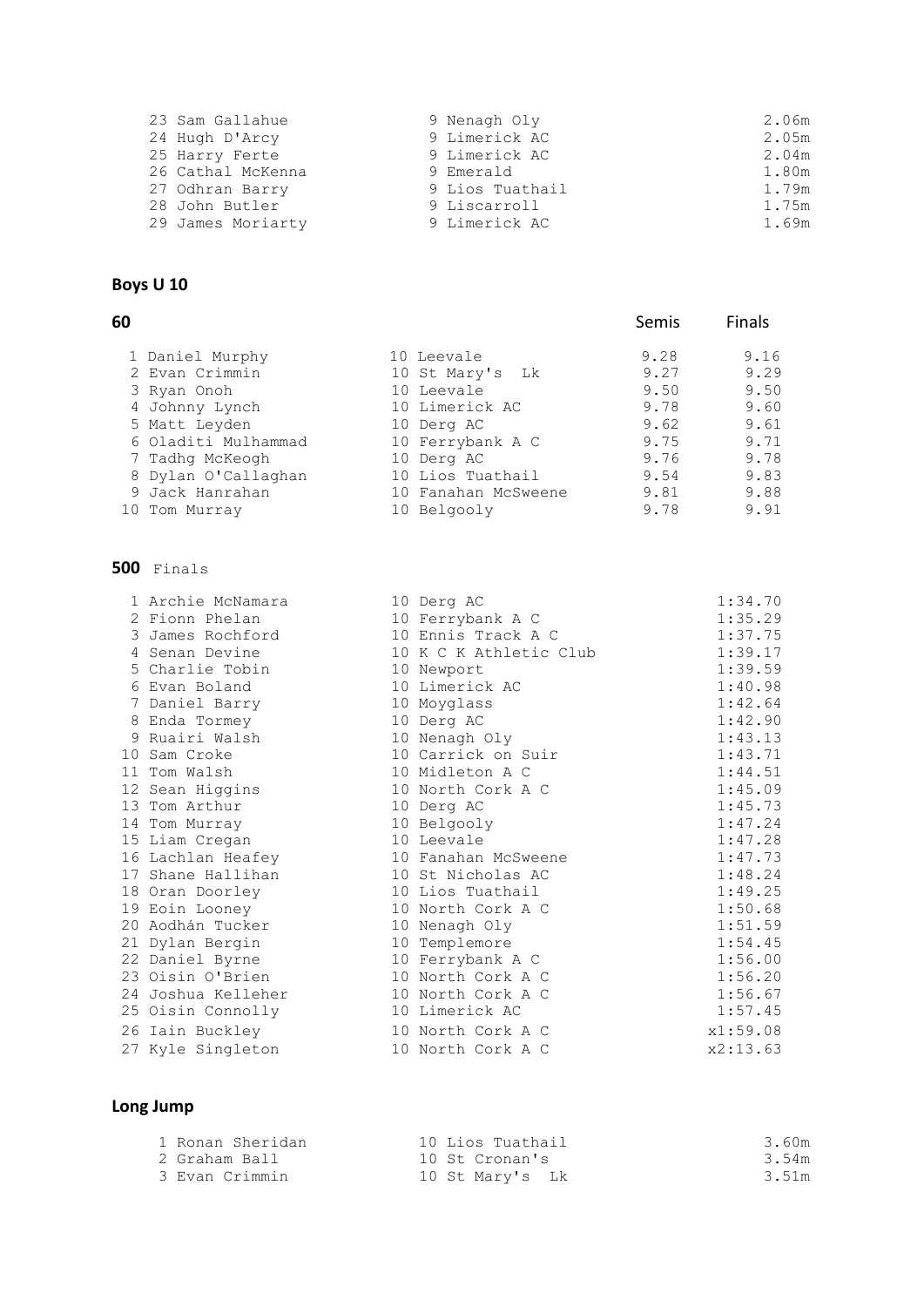| 4 Daniel Murphy                        | 10 Leevale            | 3.49m |
|----------------------------------------|-----------------------|-------|
| 5 Ollie Buckley                        | 10 Riverstick Kinsale | 3.45m |
| 6 James Rochford                       | 10 Ennis Track A C    | 3.42m |
| 7 Fionn Phelan                         | 10 Ferrybank A C      | 3.30m |
| 7 Donal Barry                          | 10 Riverstick Kinsale | 3.30m |
| 7 Tom Murray                           | 10 Belgooly           | 3.30m |
| 10 Ruairi Walsh                        | 10 Nenagh Oly         | 3.29m |
| 10 Tadhq McKeogh                       | 10 Derg AC            | 3.29m |
| 10 Cormac Devitt                       | 10 Limerick AC        | 3.29m |
| 13 Ryan Onoh                           | 10 Leevale            | 3.27m |
| 14 Charlie Tobin                       | 10 Newport            | 3.24m |
| 15 Martin Daly                         | 10 St Cronan's        | 3.18m |
| 15 Robert Joy O'Regan                  | 10 Sunhill Harriers   | 3.18m |
| 17 Oladiti Mulhammad                   | 10 Ferrybank A C      | 3.14m |
| 17 Mike Scott                          | 10 Leevale            | 3.14m |
| 19 Michael Casserly                    | 10 Dooneen A C        | 3.13m |
| 20 Daniel Byrne                        | 10 Ferrybank A C      | 3.10m |
| 21 Waliyyulah Ogunmade                 | 10 Ferrybank A C      | 3.07m |
| 22 Liam Cregan                         | 10 Leevale            | 3.01m |
| 22 Steven Bevan                        | 10 Blarney Iniscarra  | 3.01m |
| 24 Michael Ryan                        | 10 Nenagh Oly         | 3.00m |
| 25 Ben O'Connell                       | 10 Limerick AC        | 2.97m |
| 26 Zak Butler                          | 10 Midleton A C       | 2.91m |
| 27 Aodhán Tucker                       | 10 Nenagh Oly         | 2.90m |
| 27 Donnacha O'Donnell Burke 10 Leevale |                       | 2.90m |
| 27 Adhvaith Divakaran                  | 10 Clonmel            | 2.90m |
| 30 Maurice Galvin                      | 10 Lios Tuathail      | 2.89m |
| 31 Kieran Keane                        | 10 An Riocht A C      | 2.86m |
| 32 Anthony Goggin                      | 10 Leevale            | 2.82m |
| 32 Evan Boland                         | 10 Limerick AC        | 2.82m |
| 34 Cormac Healion                      | 10 Templemore         | 2.81m |
| 35 Paraic Callanan                     | 10 Templemore         | 2.80m |
| 36 Eoin Williams                       | 10 Limerick AC        | 2.71m |
| 37 Daibheid O'Regan                    | 10 An Riocht A C      | 2.69m |
| 37 Dylan O'Callaghan                   | 10 Lios Tuathail      | 2.69m |
| 39 Eddie Dooley                        | 10 Leevale            | 2.65m |
| 40 Jeremiah Galvin                     | 10 Lios Tuathail      | 2.53m |
| 41 Tristin O'Connor                    | 10 Clonmel            | 2.50m |
| 42 Adam Robinson                       | 10 Dooneen A C        | 2.32m |
| 43 Cathal Twomey                       | 10 Togher             | 1.44m |
| 44 Joshua Heffernan                    | 10 Togher             | 1.15m |

# **Boys U 11**

| 60 | Semis | Finals |
|----|-------|--------|
|    |       |        |

| 1 Leo Johnson  |                     | 11 Ennis Track A C  | 9.15 | 9.06 |
|----------------|---------------------|---------------------|------|------|
|                | 2 Odhrán O'Sullivan | 11 Midleton A C     | 9.22 | 9.28 |
| 3 Jack Carroll |                     | 11 Templemore       | 9.48 | 9.37 |
| 4 Sean Fennell |                     | 11 St. Marys Clare  | 9.37 | 9.39 |
|                | 5 Darren Moroney    | 11 St Cronan's      | 9.39 | 9.50 |
|                | 6 Killian Whelan    | 11 Clonmel          | 9.46 | 9.52 |
| 6 Robert Olden |                     | 11 Midleton A C     | 9.47 | 9.52 |
|                | 8 Cillian O'Gorman  | 11 Nenagh Oly       | 9.48 | 9.58 |
| 9 John Doyle   |                     | 11 Fanahan McSweene | 9.49 | 9.66 |

#### **600**

| <u>1 Odhrán O'Sullivan </u> | <u>. 11 Midleton A C.</u> | $1:51.61$ CBP |
|-----------------------------|---------------------------|---------------|
| 2 Darren Moroney            | 11 St Cronan's            | 1:53.25       |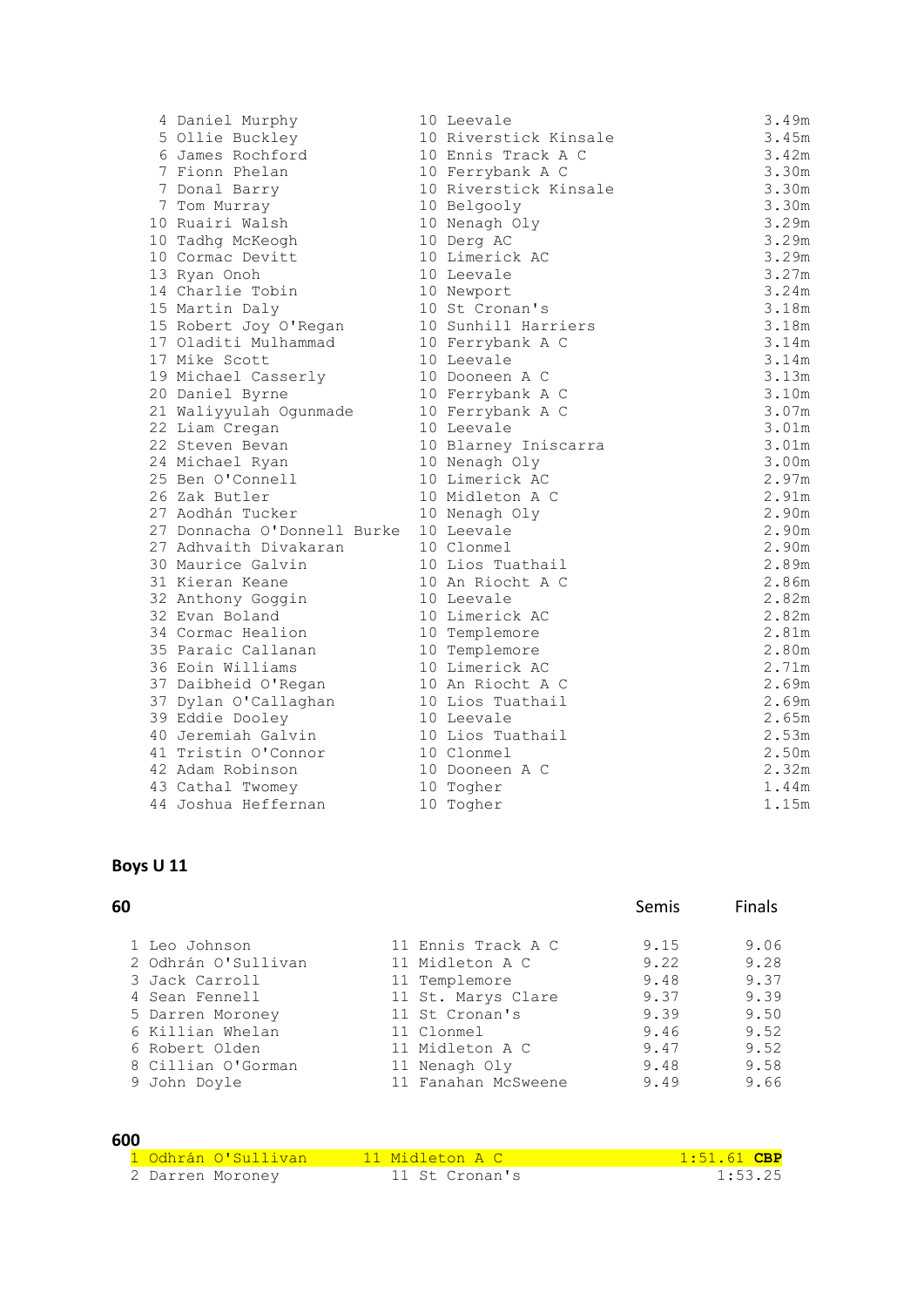| 3               | Daire O'Donnell                                    |
|-----------------|----------------------------------------------------|
| 4               | Sean Fennell                                       |
| 4               | John Doyle                                         |
| 6               | Caleb Walsh                                        |
| 7               | Ben O'Halloran                                     |
| 8               | Gabriel Fennell                                    |
| 9               | Patrick Cagney                                     |
| 10 <sub>o</sub> | Billy O'Brien                                      |
| 11              | Brian Scanlan                                      |
| 12              | David Cahill                                       |
|                 | 13 Liam O'Callaghan                                |
|                 | 14 Shane Byrne                                     |
| 15              | Matthew Murphy                                     |
| 16              | Matthew Quinn                                      |
| 17              | Ryan McCormack                                     |
| 18              | Joe Mannion                                        |
| 19              | Cullen Wiegand                                     |
| 20              | Lewis Holland                                      |
| 21              | Christopher Harringto                              |
| 22              | Ollie Tierney                                      |
| 23              |                                                    |
| 24              | Michael Egan<br>Georgie O'Donnell<br>Cillian Hayes |
| 25              |                                                    |
| 26              | Donncha Donnelly                                   |
| 27              | Oran Kennedy                                       |
| 28              | Matthew Downey                                     |
| 29              | Dara O'Dwyer                                       |
| 30              | Andrew Sweetman                                    |
| 31              | Darragh Murphy                                     |
| 32              | Daniel Burke                                       |
| 33              | Liam Collins                                       |
| 34              | Leigh Dunford                                      |
| 35              | Luke Calitz                                        |
| 36              |                                                    |
| 37              | Joe O'Dwyer<br>Conor Hodgins                       |
| 38              | Marcus Southern                                    |
| 39              | Fionnan Hession                                    |
| 40              | Adam Byrne                                         |
|                 | 41 Mark Shine                                      |
|                 | 42 Tadhg O'Connell                                 |
|                 | 43 Michael O'Brien                                 |
|                 |                                                    |
|                 |                                                    |

| 3 Daire O'Donnell         | 11 Moycarkey Coolcroo | 1:55.22 |
|---------------------------|-----------------------|---------|
| 4 Sean Fennell            | 11 St. Marys Clare    | 1:56.00 |
| 4 John Doyle              | 11 Fanahan McSweene   | 1:56.00 |
| 6 Caleb Walsh             | 11 St Cronan's        | 1:58.42 |
| 7 Ben O'Halloran          | 11 Ennis Track A C    | 1:58.56 |
| 8 Gabriel Fennell         | 11 Kilmihill A C      | 1:59.36 |
| 9 Patrick Cagney          | 11 West Limerick      | 1:59.56 |
| 10 Billy O'Brien          | 11 Templemore         | 2:00.89 |
| 11 Brian Scanlan          | 11 Finisk Valley      | 2:01.73 |
| 12 David Cahill           | 11 St Cronan's        | 2:02.01 |
| 13 Liam O'Callaghan       | 11 Nenagh Oly         | 2:02.86 |
| 14 Shane Byrne            | 11 Togher             | 2:03.64 |
| 15 Matthew Murphy         | 11 St Cronan's        | 2:04.15 |
| 16 Matthew Quinn          | 11 Lios Tuathail      | 2:05.50 |
| 17 Ryan McCormack         | 11 Cove               | 2:06.08 |
| 18 Joe Mannion            | 11 Ennis Track A C    | 2:07.18 |
| 19 Cullen Wiegand         | 11 Dooneen A C        | 2:07.31 |
| 20 Lewis Holland          | 11 Midleton A C       | 2:07.40 |
| 21 Christopher Harrington | 11 Leevale            | 2:08.50 |
| 22 Ollie Tierney          | 11 Limerick AC        | 2:08.72 |
| 23 Michael Egan           | 11 Fanahan McSweene   | 2:10.45 |
| 24 Georgie O'Donnell      | 11 Lios Tuathail      | 2:10.65 |
| 25 Cillian Hayes          | 11 Ennis Track A C    | 2:10.89 |
| 26 Donncha Donnelly       | 11 Limerick AC        | 2:11.65 |
| 27 Oran Kennedy           | 11 Dooneen A C        | 2:11.78 |
| 28 Matthew Downey         | 11 Clonmel            | 2:12.75 |
| 29 Dara O'Dwyer           | 11 Nenagh Oly         | 2:13.94 |
| 30 Andrew Sweetman        | 11 Midleton A C       | 2:14.23 |
| 31 Darragh Murphy         | 11 Knemare & Distri   | 2:14.80 |
| 32 Daniel Burke           | 11 Fanahan McSweene   | 2:14.99 |
| 33 Liam Collins           | 11 Dooneen A C        | 2:15.35 |
| 34 Leigh Dunford          | 11 Finisk Valley      | 2:15.57 |
| 35 Luke Calitz            | 11 Limerick AC        | 2:15.85 |
| 36 Joe O'Dwyer            | 11 Nenagh Oly         | 2:15.89 |
| 37 Conor Hodgins          | 11 Nenagh Oly         | 2:17.99 |
| 38 Marcus Southern        | 11 Dooneen A C        | 2:18.23 |
| 39 Fionnan Hession        | 11 Limerick AC        | 2:19.48 |
| 40 Adam Byrne             | 11 Midleton A C       | 2:19.49 |
| 41 Mark Shine             | 11 Limerick AC        | 2:19.67 |
| 42 Tadhg O'Connell        | 11 Midleton A C       | 2:21.97 |
| 43 Michael O'Brien        | 11 Fanahan McSweene   | 2:22.21 |

| Long Jump 1 Leo Johnson | 11 Ennis Track A C    | 3.89m |
|-------------------------|-----------------------|-------|
| 2 Conor O'Donoghue      | 11 Riverstick Kinsale | 3.68m |
| 3 Sean Fennell          | 11 St. Marys Clare    | 3.66m |
| 4 Darren Moroney        | 11 St Cronan's        | 3.64m |
| 5 Jack Carroll          | 11 Templemore         | 3.59m |
| 6 Killian Whelan        | 11 Clonmel            | 3.57m |
| 7 Joshua Simpson        | 11 Carrick on Suir    | 3.55m |
| 7 Robert Olden          | 11 Midleton A C       | 3.55m |
| 9 Luke Calitz           | 11 Limerick AC        | 3.53m |
| 9 Darragh Ball          | 11 St Cronan's        | 3.53m |
| 11 Malachy McKenna      | 11 Emerald            | 3.42m |
| 12 Odhrán O'Sullivan    | 11 Midleton A C       | 3.41m |
| 13 Liam O'Callaghan     | 11 Nenagh Oly         | 3.35m |
| 14 Diarmuid Tomey       | 11 Fanahan McSweene   | 3.28m |
| 15 Gabriel Fennell      | 11 Kilmihill A C      | 3.26m |
| 16 Peter Barrett        | 11 Midleton A C       | 3.25m |
| 17 Tagh Corcoran        | 11 Waterford A C      | 3.20m |
| 18 Matthew Murphy       | 11 St Cronan's        | 3.13m |
| 19 Caleb Walsh          | 11 St Cronan's        | 3.10m |
|                         |                       |       |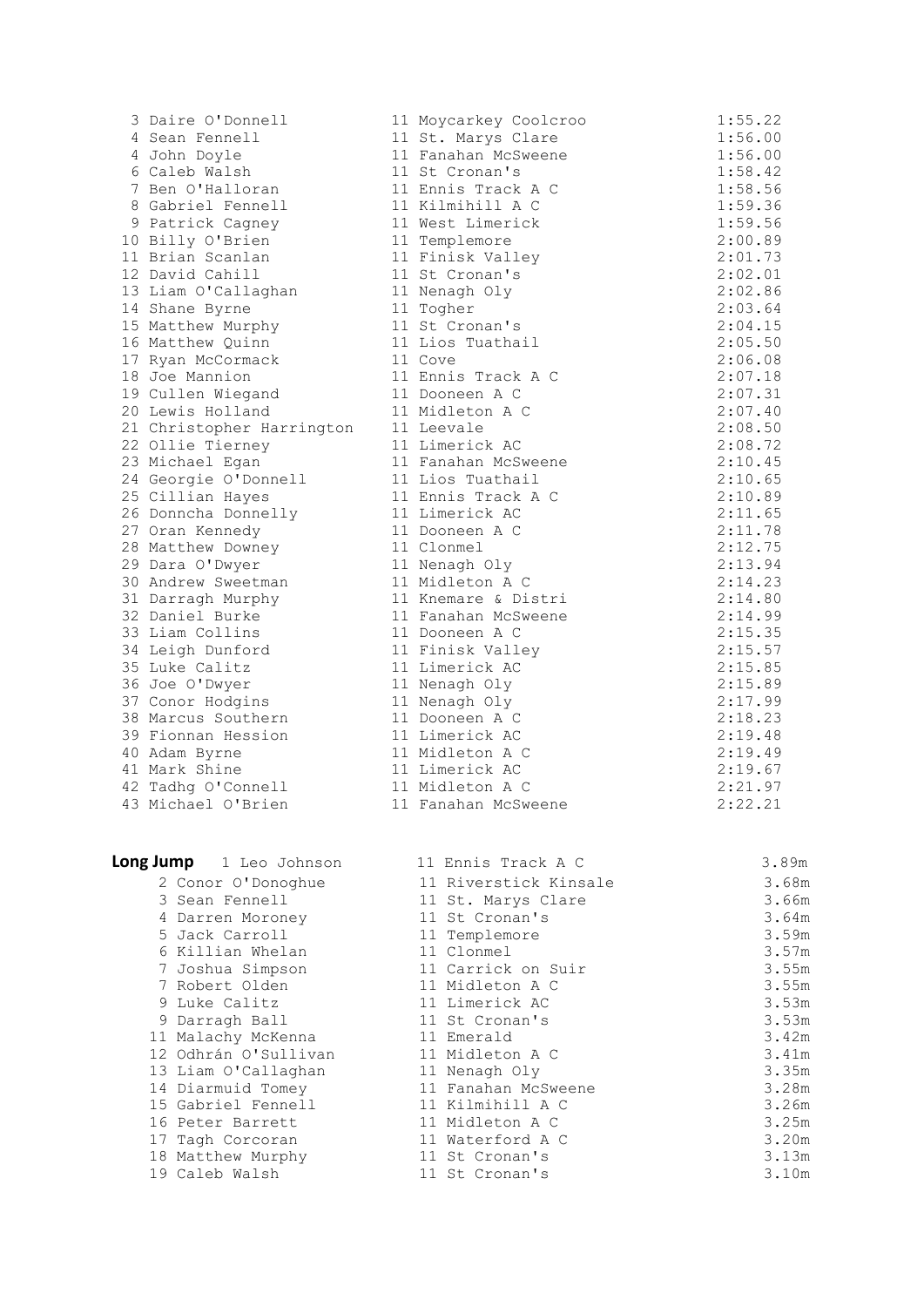| 19 Andrew Sweetman | 11 Midleton A C     | 3.10m |
|--------------------|---------------------|-------|
| 21 Cillian Hayes   | 11 Ennis Track A C  | 3.04m |
| 22 Keelan Bane     | 11 St Cronan's      | 3.03m |
| 23 Gavin Dillon    | 11 Lios Tuathail    | 3.01m |
| 24 Max Fitzgerald  | 11 Clonmel          | 2.97m |
| 25 Aaron Dunford   | 11 Templemore       | 2.94m |
| 26 Marcus Southern | 11 Dooneen A C      | 2.91m |
| 27 John Carmody    | 11 Lios Tuathail    | 2.87m |
| 28 Tadhq O'Connor  | 11 Lios Tuathail    | 2.86m |
| 29 Conor Ryan      | 11 Dooneen A C      | 2.85m |
| 30 David Cahill    | 11 St Cronan's      | 2.79m |
| 31 Josh Butler     | 11 Midleton A C     | 2.67m |
| 32 Robbie O'Brien  | 11 Leevale          | 2.60m |
| 33 Daniel Hallahan | 11 Midleton A C     | 2.57m |
| 34 Mark McElligott | 11 Lios Tuathail    | 2.52m |
| 35 Sean Harrington | 11 Emerald          | 2.46m |
| 36 Dylan Collins   | 11 Limerick AC      | 2.27m |
| 37 Darragh Murphy  | 11 Knemare & Distri | 2.06m |

# **Shot Putt**

| 1 Sean Fennell      | 11 St. Marys Clare    | 6.95m CBP |
|---------------------|-----------------------|-----------|
| 2 Conor O'Donoghue  | 11 Riverstick Kinsale | 6.59m     |
| 3 Gabriel Fennell   | 11 Kilmihill A C      | 6.19m     |
| 4 Liam O'Callaghan  | 11 Nenagh Oly         | 5.99m     |
| 5 Odhrán O'Sullivan | 11 Midleton A C       | 5.92m     |
| 6 Darren Moroney    | 11 St Cronan's        | 5.68m     |
| 7 Cullen Wiegand    | 11 Dooneen A C        | 5.29m     |
| 8 Conor Hodgins     | 11 Nenagh Oly         | 5.23m     |
| 9 David Cahill      | 11 St Cronan's        | 5.18m     |
| 10 Billy O'Brien    | 11 Templemore         | 5.07m     |
| 11 Andrew Sweetman  | 11 Midleton A C       | 5.00m     |
| 12 William Murphy   | 11 Borrisokane        | 4.94m     |
| 13 Brendan Minoque  | 11 Derg AC            | 4.90m     |
| 14 Diarmuid Tomey   | 11 Fanahan McSweene   | 4.73m     |
| 15 Caleb Walsh      | 11 St Cronan's        | 4.72m     |
| 16 Matthew Murphy   | 11 St Cronan's        | 4.54m     |
| 17 Adam Byrne       | 11 Midleton A C       | 4.28m     |
| 18 Joe Mannion      | 11 Ennis Track A C    | 4.09m     |

#### **Boys U 12**

| 60               |                     | <b>Semis</b> | <b>Finals</b> |
|------------------|---------------------|--------------|---------------|
| 1 Jayden Carmody | 12 Dooneen A C      | 8.49         | 8.46          |
| 2 John Cashman   | 12 Leevale          | 8.59         | 8.61          |
| 3 Denis Matthews | 12 Dooneen A C      | 8.58         | 8.70          |
| 4 Killian Power  | 12 Carrick on Suir  | 8.90         | 8.72          |
| 5 John Murphy    | 12 Liscarroll       | 8.99         | 8.99          |
| 6 Daithi Smith   | 12 Carrick on Suir  | 9.18         | 9.08          |
| 7 Mike Galvin    | 12 Lios Tuathail    | 9.06         | 9.21          |
| 8 Theo De Souza  | 12 Carrig na Bhfear | 9.13         | 9.30          |
| 9 Matthew Conway | 12 St Cronan's      | 9.16         | 9.42          |
| 600              |                     |              |               |

| 1 John Murphy     | 12 Liscarroll  | 1:50.15 |
|-------------------|----------------|---------|
| 2 Shane Buckley   | 12 Dundrum A C | 1:51.50 |
| 3 Alan McCutcheon | 12 Dooneen A C | 1:52.66 |
| 4 Sean Breen      | 12 St Cronan's | 1:53.81 |
|                   |                |         |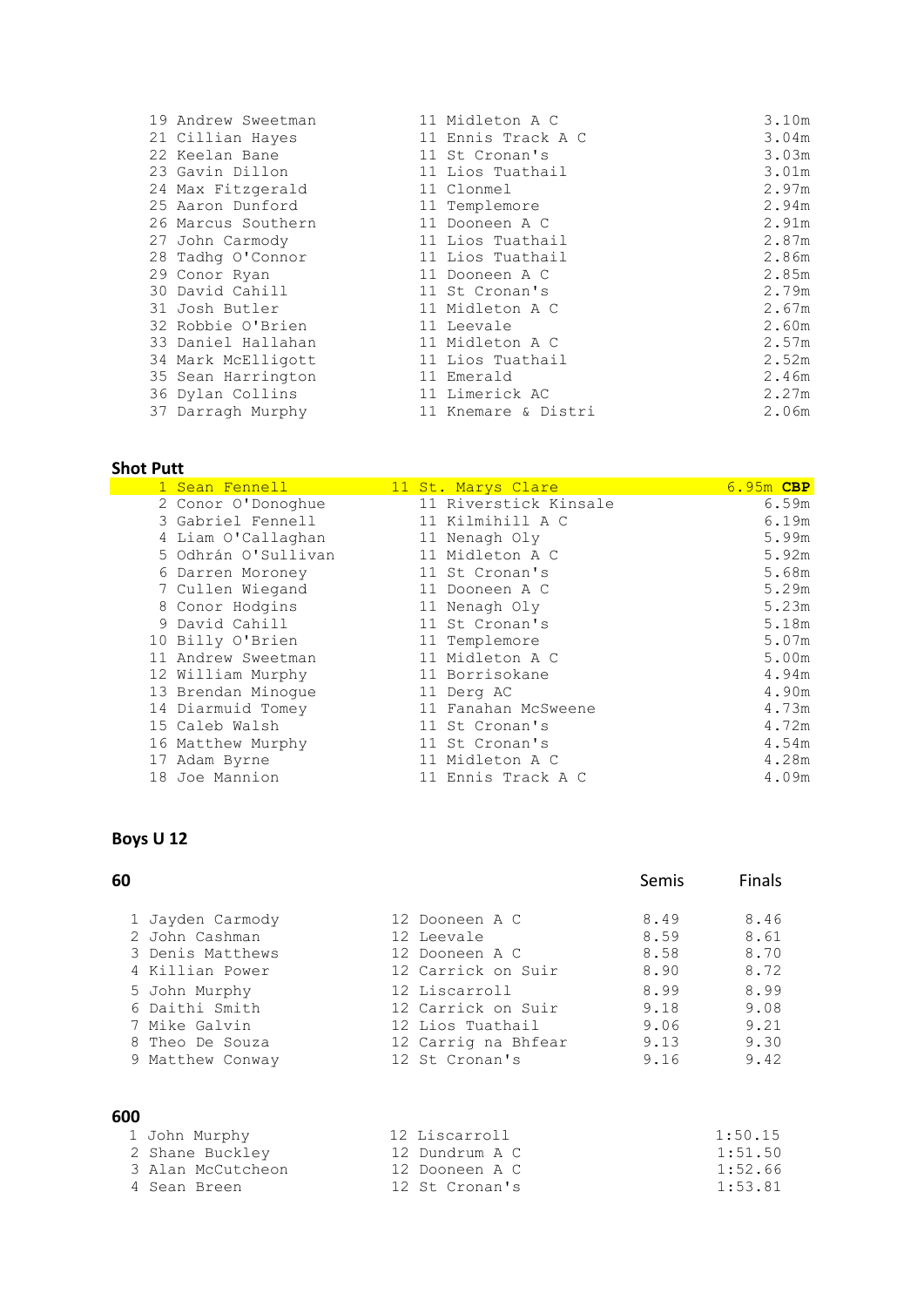| 5 Keith McCarthy         | 12 Dohney's A C       | 1:53.87 |
|--------------------------|-----------------------|---------|
| 6 Daire Culligan         | 12 Fergus A C         | 1:56.76 |
| 7 Ben Walsh              | 12 Nenagh Oly         | 1:57.50 |
| 8 Paddy Nagle            | 12 St Cronan's        | 1:58.50 |
| 9 Cian Flaherty          | 12 Clonmel            | 1:58.87 |
| 10 Sean McHugo           | 12 Limerick AC        | 1:58.97 |
| 11 Patrick Walsh         | 12 Midleton A C       | 1:59.53 |
| 12 Nathan MacKey         | 12 Waterford A C      | 1:59.65 |
| 13 Harry O'Keeffe        | 12 Clonmel            | 2:00.04 |
| 14 Conor O'Gorman        | 12 Clonmel            | 2:01.33 |
| 15 Cormac Byrne          | 12 Derg AC            | 2:02.20 |
| 16 Sean Walsh            | 12 North Cork A C     | 2:04.44 |
| 17 Joey O'Callaghan      | 12 Riverstick Kinsale | 2:04.56 |
| 18 Daire Ryan            | 12 North Cork A C     | 2:04.85 |
| 19 Roman Borkowski-Hogan | 12 North Cork A C     | 2:05.20 |
| 20 Eoin Ryan             | 12 Ennis Track A C    | 2:05.50 |
| 21 Cianan Power          | 12 Clonmel            | 2:06.16 |
| 22 Cathal Ryan           | 12 Templemore         | 2:06.97 |
| 23 Dara Walsh            | 12 Bandon A C         | 2:07.06 |
| 24 Charlie Hannan        | 12 St Cronan's        | 2:08.15 |
| 25 Jim Paxman            | 12 Nenagh Oly         | 2:08.84 |
| 26 Cathal O'Gorman       | 12 Clonmel            | 2:09.15 |
| 27 Darren Ekoua Tijani   | 12 Dooneen A C        | 2:09.40 |
| 28 Ryan Buckley          | 12 North Cork A C     | 2:09.41 |
| 29 Conor Gleeson         | 12 Templemore         | 2:10.36 |
| 30 Eanna Garvey          | 12 North Cork A C     | 2:10.75 |
| 31 Thomas Bergin         | 12 Templemore         | 2:13.60 |
| 32 Liam Carroll          | 12 North Cork A C     | 2:13.91 |
| 33 Ross O'Carroll        | 12 Dooneen A C        | 2:16.81 |
| 34 Matthew Buckley       | 12 Clonmel            | 2:17.58 |
| 35 Eoin Walsh            | 12 North Cork A C     | 2:18.21 |
| 36 Padraig Dennehy       | 12 Fanahan McSweene   | 2:19.12 |
| 37 Danny Murphy          | 12 Fanahan McSweene   | 2:27.09 |
|                          |                       |         |
|                          |                       |         |

| 1 Killian Power        | 12 Carrick on Suir   | 4.33m |
|------------------------|----------------------|-------|
| 2 Theo De Souza        | 12 Carrig na Bhfear  | 4.11m |
| 3 Sean Breen           | 12 St Cronan's       | 4.05m |
| 4 John Murphy          | 12 Liscarroll        | 3.89m |
| 5 Alan McCutcheon      | 12 Dooneen A C       | 3.86m |
| 6 Matthew Conway       | 12 St Cronan's       | 3.84m |
| 7 Keith McCarthy       | 12 Dohney's A C      | 3.77m |
| 8 Luke Sheridan        | 12 Lios Tuathail     | 3.63m |
| 9 Sam O'Sullivan       | 12 Carrig na Bhfear  | 3.57m |
| 10 Paddy Nagle         | 12 St Cronan's       | 3.51m |
| 11 Cian Dunning        | 12 St Catherines     | 3.48m |
| 12 Ciaran O'Shea       | 12 Templemore        | 3.44m |
| 13 Denis Matthews      | 12 Dooneen A C       | 3.43m |
| 13 Padraig Enright     | 12 Lios Tuathail     | 3.43m |
| 13 Ben Walsh           | 12 Nenagh Oly        | 3.43m |
| 16 Cathal Ryan         | 12 Templemore        | 3.36m |
| 17 Coen Crowley        | 12 Bandon A C        | 3.34m |
| 18 Charlie Hannan      | 12 St Cronan's       | 3.29m |
| 18 Cian Lenane         | 12 Blarney Iniscarra | 3.29m |
| 20 Robert Lee          | 12 Templemore        | 3.28m |
| 21 Niall Talty         | 12 St Cronan's       | 3.27m |
| 21 Darren Ekoua Tijani | 12 Dooneen A C       | 3.27m |
| 23 Andrew Scanlon      | 12 Waterford A C     | 3.23m |
| 24 Jayden Carmody      | 12 Dooneen A C       | 3.22m |
| 25 Matthew Sage        | 12 Nenagh Oly        | 3.19m |
| 26 Oisin O'Regan       | 12 An Riocht A C     | 3.07m |